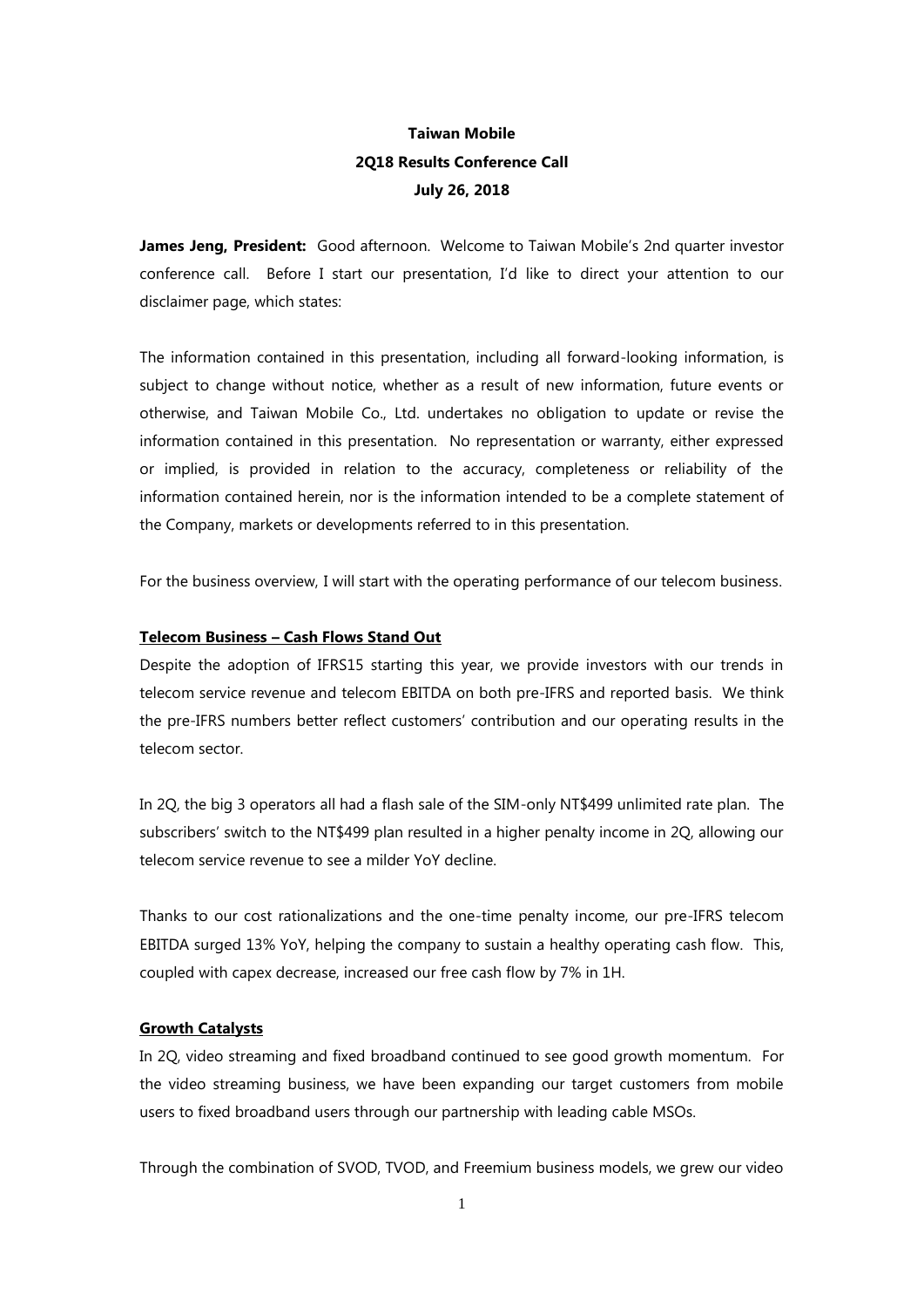monthly active user number by an impressive 185% YoY in the quarter, paving the way for our new AVOD revenue model.

For the fixed broadband business, with competitive pricing and effective bundles, the fixed broadband subscriber number in 2Q maintained a healthy 6% growth. As of the end of 2Q, our fixed broadband penetration rate reached 39%.

The expanding fixed broadband subscriber base provides new potential subscribers to our video streaming service.

#### **momo E-commerce – Crown Jewel**

For momo, the company reported solid financial results in 2Q. momo recorded a 25% YoY increase in total revenue, driven by the strong growth in e-commerce. In particular, its revenue through mobile platform surged 57% YoY and accounted for 60% of e-commerce revenue.

Year to June, total revenue reached NT\$19.8bn, an increase of 30% YoY. Accumulated EBITDA reached NT\$869mn, growing 19% YoY, surpassing the company's forecast.

Let me turn the presentation over to Rosie for the financial overview section.

### **Rosie Yu, CFO & Spokesperson:**

#### **Performance by Business**

In 2Q, our reported consolidated EBITDA grew 1% YoY, of which telecom EBITDA stayed resilient YoY while momo's EBITDA saw an increase of 3% YoY.

Under the basis of pre-IFRS 15, our telecom EBITDA surged 13% YoY, thanks to our cost rationalizations and the one-off penalty income related to the NT\$499 plan.

#### **Results Summary**

In 2Q, total revenue fell short of expectation mainly due to weaker demand for high-end handset bundles.

Our costs & expenses decrease and EBITDA increase mainly reflected the one-time penalty income from customers who broke the contracts and big savings on handset subsidies from customers' demand shifting from handset bundles to SIM-only plans.

We beat our operating and net income guidance by 10% and 7%, respectively, on the back of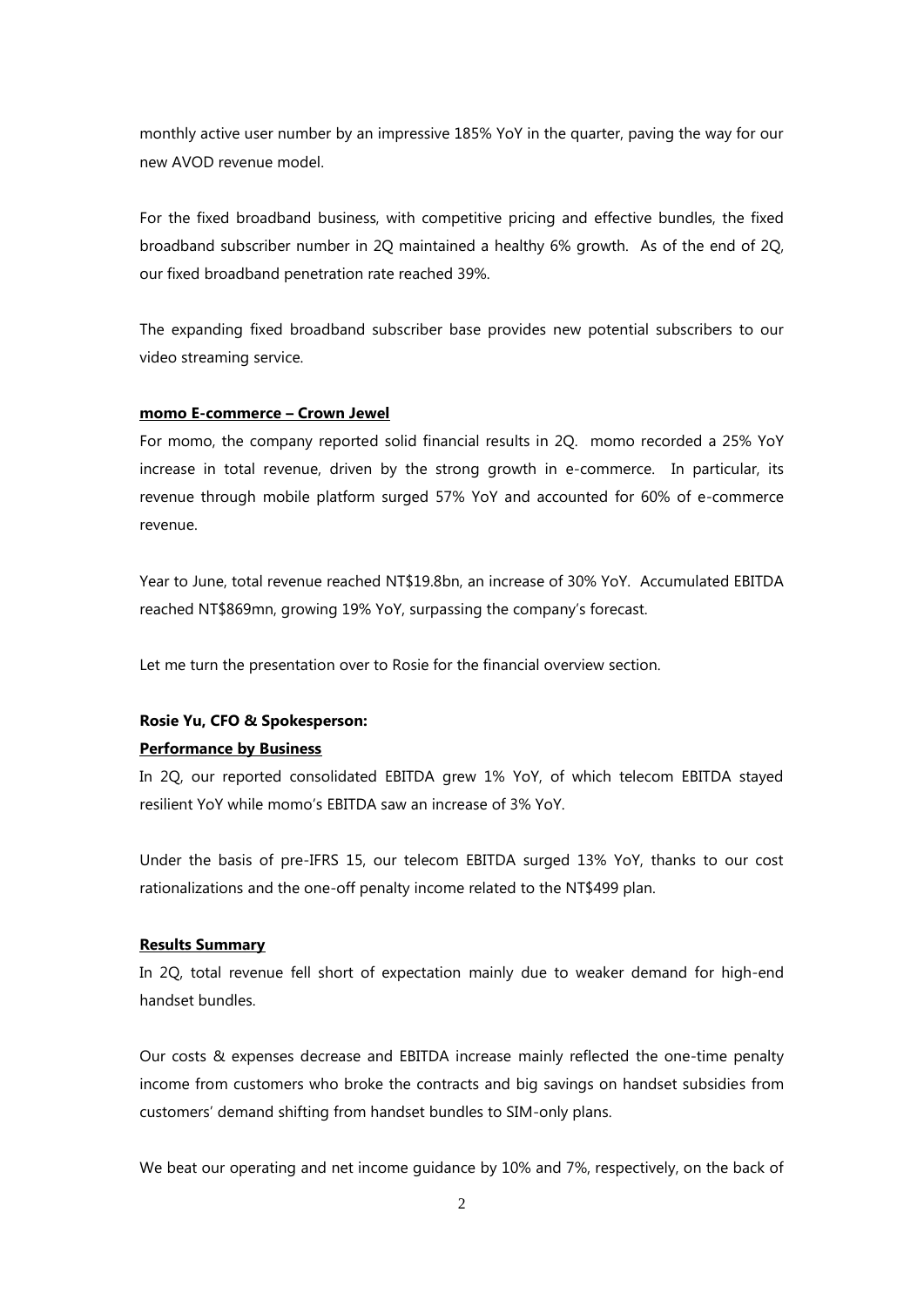the aforementioned.

Year to June, accumulated operating income and net income both reached 54% of our fullyear target. Despite the 7% decline in net income, our operating cash flow and free cash flow all increased YoY in the first half of this year.

### **Balance Sheet Analysis**

Now let's move on to balance sheet analysis.

On the asset front, the major YoY change seen in 2Q was: (1) the decrease in contract asset, attributable to the reversal of handset bundled sales following a rising demand in the SIMonly plan, and (2) the increase in concession, resulting from the spectrum acquisition of the 2.1GHz frequency band in 4Q17.

On the liability front, we issued unsecured corporate straight bonds of NT\$15bn in April, allowing us to repay a total of NT\$21.6bn for short-term and long-term debts in the quarter. In addition, shareholders' equity went down sequentially following AGM's approval of dividends. After the earnings distribution, we still have NT\$34bn of excess reserves available to top up dividends in the future.

On the financial ratios, net debt to EBITDA improved to 1.23x as our gross debt balance decreased from a quarter ago. Also, our ROE stood high at above 20%.

### **Cash Flow Analysis**

2Q18 operating cash inflow fell YoY mainly because of a reduction in handset payable and a temporary payment related to pending future court rulings.

Investing cash outflow decreased YoY mainly due to a reduction in capex, NT\$934mn in cash freed up as we took back more guarantee deposits in the quarter, and the proceeds from investment redemptions.

On the financing front, we had a cash outflow mainly resulting from debt repayment. Net net, our FCF in 2Q reached NT\$5.82bn, up 7.2% YoY, which translates into an annual FCF yield of 7.3%.

Let me turn the presentation over to James for event updates and key message.

### **Awards and Recognition**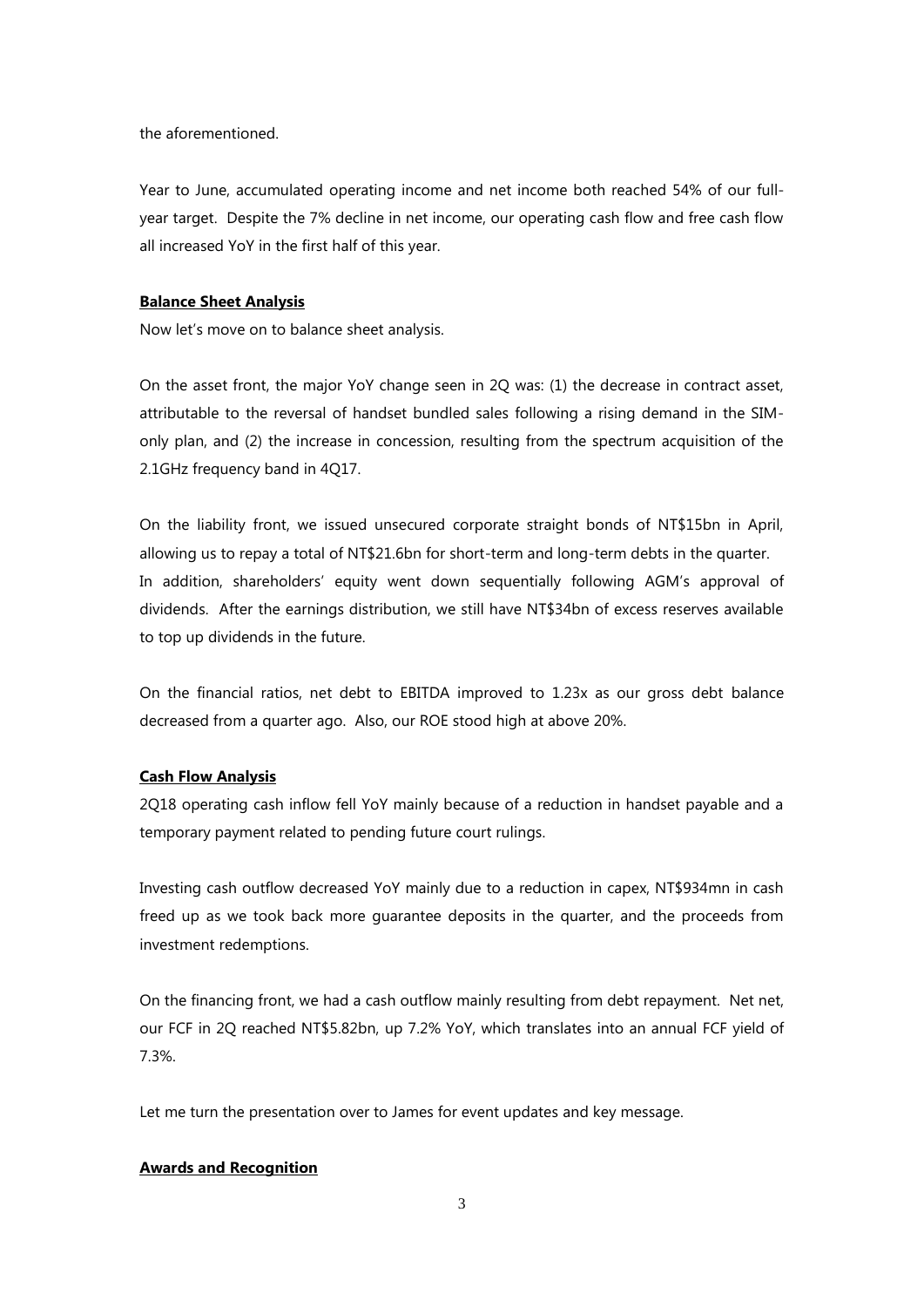**James:** Next page lists the recognitions we've received in the 2nd quarter of 2018 for your reference.

### **Key Message**

To wrap up our presentation, this slide summarizes the key message that we would like to deliver:

The \$499 unlimited SIM-only offering led to a customer spending pattern change in 2Q. Enhancing distribution efficiency and continuous rationalization of customer retention & acquisition costs remain our areas of focus.

Our significant progress in cloud, AI and IoT businesses provides enterprise revenue growth potential. A faster customer migration to unlimited 4G data also paves the way for our future revenue expansion in OTT-related services. Making all-out efforts to generate steady streams of cash flows and stringent cost control against a lower ARPU are our main aims.

Now I would like to open the floor for the Q&A section.

### **Q&A**

**Gary Yu, Morgan Stanley: First, related to the NT\$499 unlimited data plan, can you share what kind of impact regarding the one-off penalty and, secondly, the potential reduction in the recurring revenue when people take up these lower rate unlimited data?**

**Second, it appears the market and the company is struggling to generate growth from the organic business because of competition as well as the rate of reduction in the pricing plans. Is there anything else other than continued cost control and capex reduction that can further enhance the profitability or cash flow of the business?**

### **Lastly, any view on how we should view dividends going forward?**

**James:** I think the NT\$499 tariff plan does generate some impact in the top line, particularly in ARPU. However, we also saw upside as the handset subsidy and channel commission had significant reduction in terms of a QoQ decline of more than 50% in handset subsidy and channel commission. And that's in addition to the higher penalty income. So, in terms of the bottom line, we didn't see a significant impact this year.

Regarding your second question, the mobile business has become very competitive as the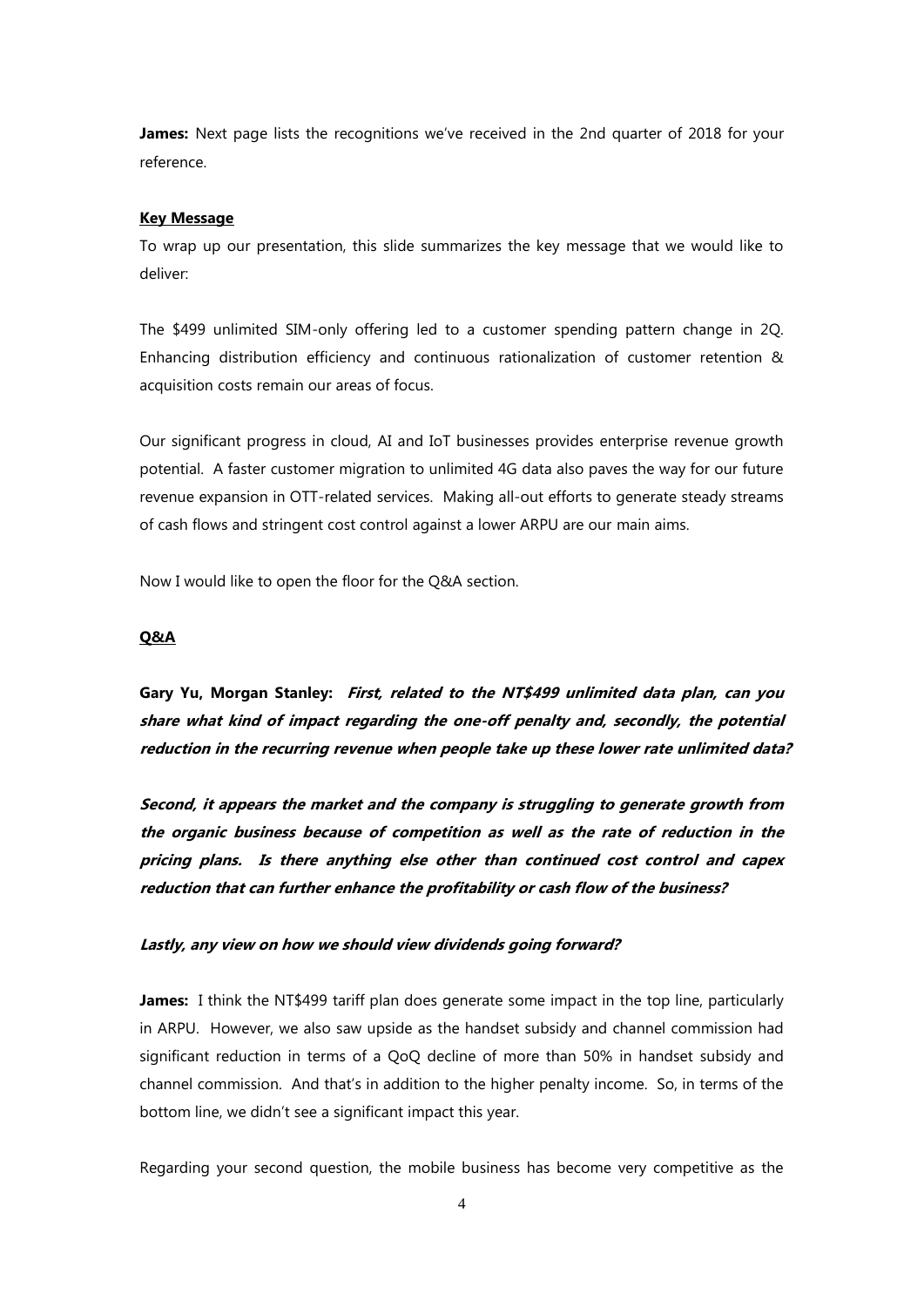price of the tariff plans are going down, but it's not going to be worse than now, particularly with the new iPhone coming out in the 2H. It's been our experience that in the past few years, the launch of a new iPhone results in an increase in ARPU. Recently, we noticed an interesting phenomenon, which is those who applied for the recent NT\$499 unlimited rate plan were mostly Android users. Thus, given that information, when the new iPhone comes out in the 4Q, we are optimistic this will resume the growth momentum of the ARPU as well as overall revenue.

Meanwhile, we have been working on the enterprise sector for a long time, including restructuring and creating new business models. Thus, I can foresee starting in the 4Q and into next year significant progress in terms of revenue and EBITDA in the cloud business and the AI business. In the meantime, in the IoT business, next year the government will have a lot of tenders available for the smart city project as well as smart home. Thus, we see the IoT business picking up in the 1Q of next year. So, overall, the mobile revenue will remain resilient. However, our fixed broadband, value-added services and the enterprise sector will have significant growth starting in the 4Q. Thus, these factors will generate growth momentum for TWM.

Regarding dividends, I'll pass that to Rosie.

**Rosie:** Gary, we will still be very committal to a stable dividend policy.

**Jack Hsu, Sinopac: First, you mentioned you expect growth momentum starting in the 4Q due to the launch of the new iPhone and the enterprise sector. I'm a bit uncertain about the expected iPhone sales given the recent NT\$499 tariff plan. Thus, I'm wondering what percentage of the customers switched to the recent NT\$499 tariff plan and how many did not change plans.**

**Is the enterprise growth highly related to government plans or businesses from other individual companies?**

**James:** I cannot disclose how many customers switched to the NT\$499, but in terms of percentage, I can say that there were fewer iPhone users that switched to the NT\$499 plan. And, this is mainly due to the iPhone users being very loyal to the brand. We used to have an insurance program for the iPhone as well as a big subsidy for the iPhone. For those customers, if they downgrade to the NT\$499, they have to pay a lot of money upfront without the subsidy for the iPhone handset. The iPhone insurance and annual upgrade program has been very successful for Taiwan Mobile, which make those customers quite loyal to the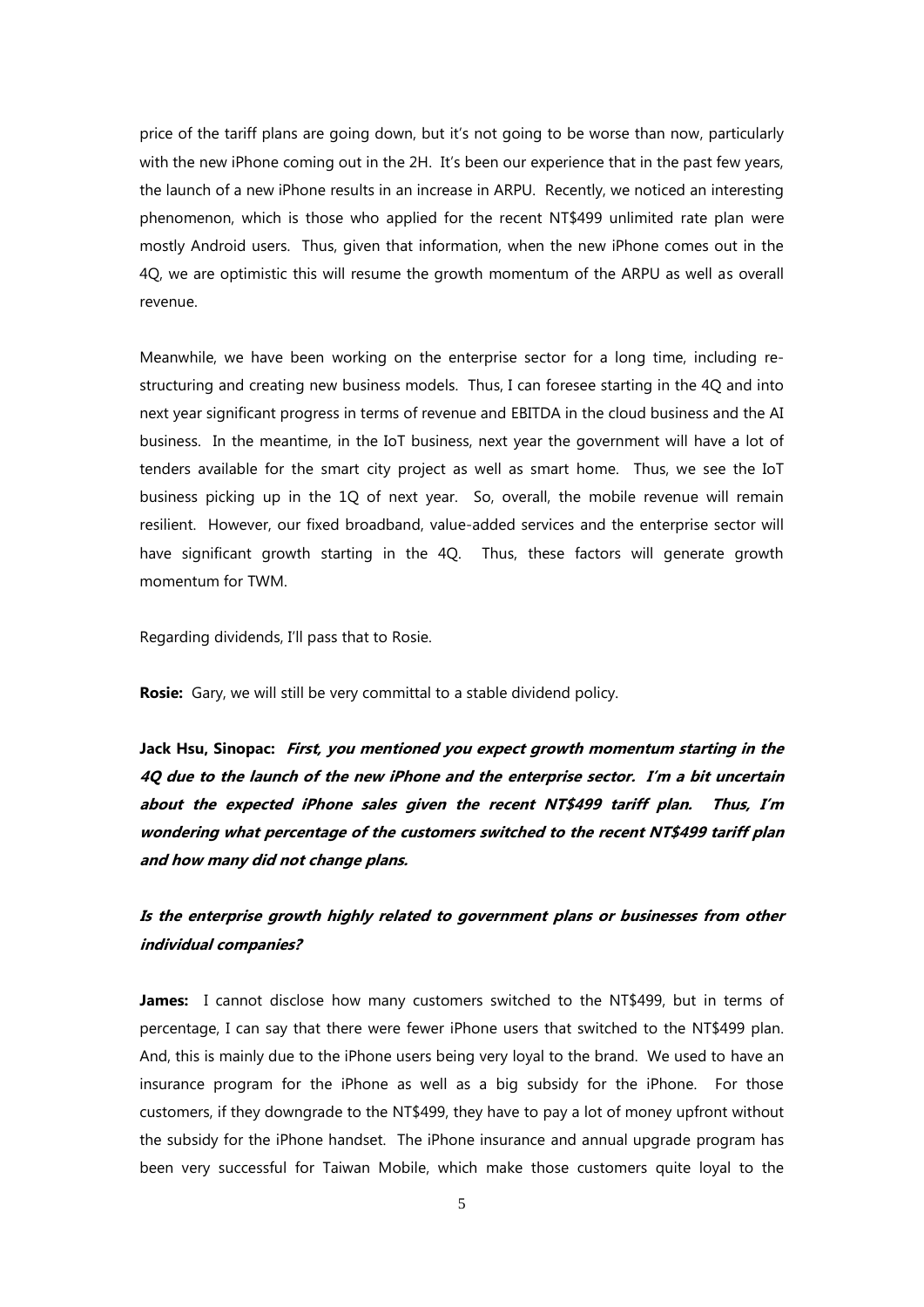program. Thus, that's why in 4Q we might have a chance of seeing more iPhone subscribers choosing a higher tariff plan, which will boost our ARPU in 4Q.

Regarding your second question, I think, especially in the IoT business and the smart city, this will be driven by the government. In 4Q, we will see a lot of tenders coming up, especially in gas, water, and electric pole for the smart city and smart metering. TWM has already gained a decent portion of initial small tenders in 4Q. Next year, in terms of IoT and smart city, I am quite optimistic about these businesses.

However, the cloud and AI businesses are not related to the government sector. It is all from the private sector. The cloud business through our IDC has done quite well in 1Q and 2Q this year mainly due to the gaming industry as well as live broadcasting and some value-added video streaming services. Our IDC service has been performing well, and is likely to be even better in 3Q and 4Q.

**Varun Aruja, Credit Suisse: First, regarding the NT\$499 plan, are you happy with the competitive landscape? It seems you are suggesting the NT\$499 plan has lower cost, so it has a very limited impact; but it definitely is not an optimal pricing. Do you think mobile pricing has to go up for the earnings to start showing some improvement?**

**Second, are you currently generating any revenues from myvideo, OTT services? Just want to understand the current pricing of this service.**

**Third, how do you see the competitive landscape from the two smaller operators, especially Taiwan Star? It seems from industry data they have been consistently gaining monthly net adds. They seem to be gaining some decent market share.**

**Fourth, how do you perceive yourself on this IDC business, IoT, cloud, AI compared to CHT who has made a sizeable fixed-line investment? How do you compete with them on that front, especially when bidding for the government initiatives?** 

**Lastly, regarding these AI and cloud initiatives, even if it grows significantly in the next 2-3 years, its contribution towards revenue and profitability will be miniscule. Will they be able to arrest any decline in mobile service revenue, which will come from competition?** 

**James:** The NT\$499 plan does hurt the top line in terms of revenue and ARPU. However, the subsidy and channel commission also decreased a lot. Mobile revenue will remain resilient or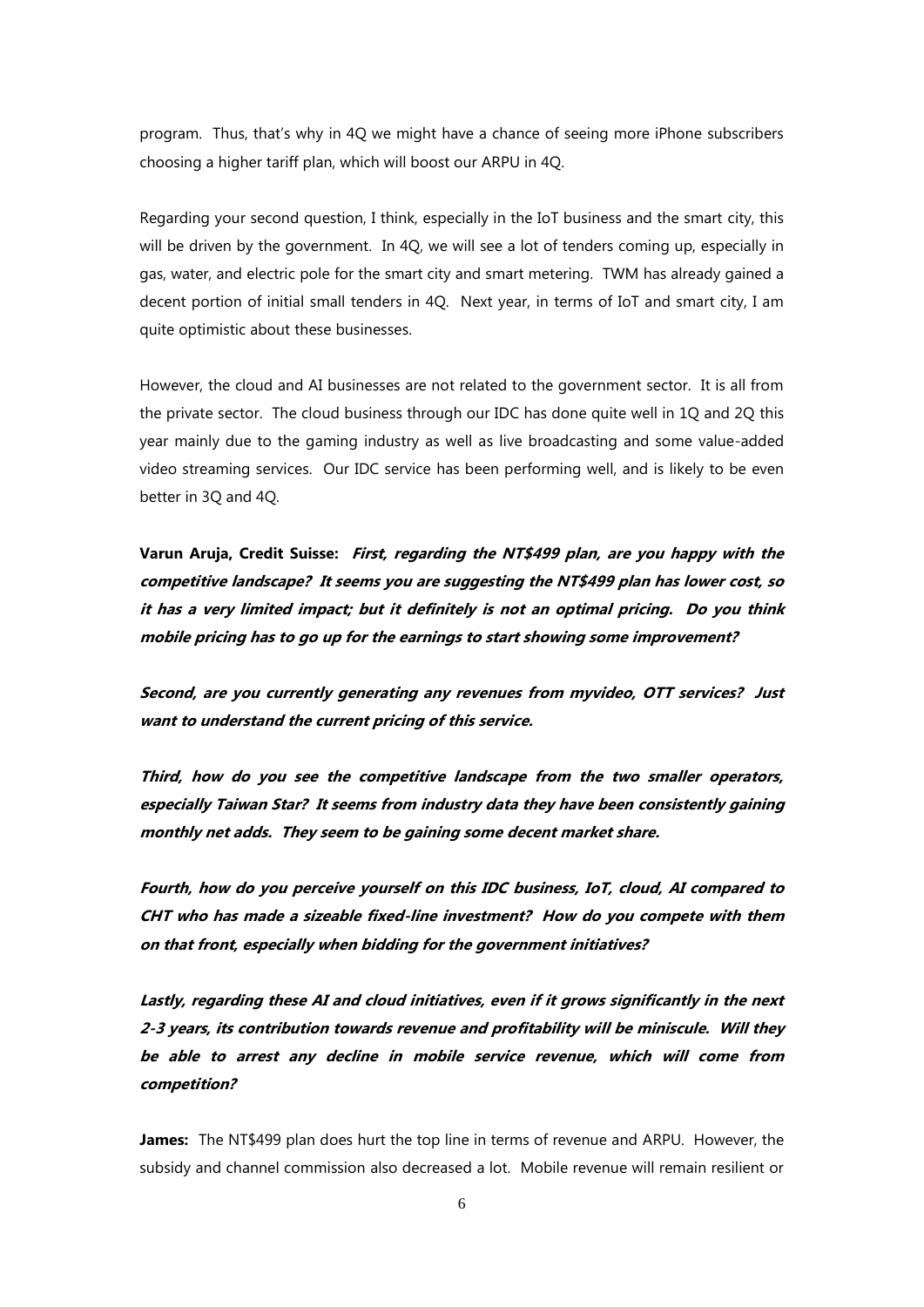slightly down in the 2H. But, in terms of EBITDA, I don't see any significant impact. Thus, I am confident that we will be able to meet our full-year EPS projection.

Regarding video streaming, since the mobile business has become very competitive, we will concentrate more on fixed broadband. We believe fixed broadband will be a key factor to our EBITDA margin, revenue, and also our video streaming business. In fact, in 2Q, our fixed broadband penetration rate reached 39% of the pay TV installed base.

In comparison with Chunghwa (CHT), we have a HFC network, which uses fiber. And our fiber nodes have already pushed into residential areas. Our coaxial cable can deliver higher bandwidth than CHT's twisted pair. So, in many areas, particularly the rural areas, we are able to deliver higher bandwidth at a very competitive pricing, and gained quite a market share. Thus, we are confident in the fixed broadband business line, which bundles our video streaming and cable TV services, going into 2H and next year.

For the cloud business, we have a good visibility because we already have a lot of customers who have committed to our IDC center. I can't disclose too much right now, but there will be significant growth in our IDC business line.

Regarding Taiwan Star, as far as I can see with the NT\$499, which started in May, it has hurt the Big 3, but it has also hurt the two smaller operators. With the tariff dropping to NT\$499, customers now have another choice in addition to the NT\$299 and NT\$199. And many will choose the NT\$499 because of the speed and coverage. And our figures have shown that of course many customers have moved down from a higher tariff to NT\$499, but also many customers have moved up from the lower tariffs. Thus, the NT\$499 plan has impacted the smaller operators' competitiveness in the lower tariff plans.

## **Varun: With the NT\$499, are you happy with the NT\$499 plan? Do you think this is profitable for you? Or, in the longer term, would you want to increase pricing?**

**James:** Nobody is happy about the NT\$499 tariff. As I said before, it hurts the whole industry, not just the operators. It also hurts the handset industry and the distribution channel, because NT\$499 plan is SIM-only. The ones who are hurt the most are those on the channel side with handset sales and commissions reducing to almost zero. So, it's going to be tough for those smaller handset stores on the channel side. So, as you can see, the NT\$499 has impacted the whole industry and the value chain, including operators, channels, and handset vendors. But, for us, as an operator, there are other growth potential that can help our bottom line pick up.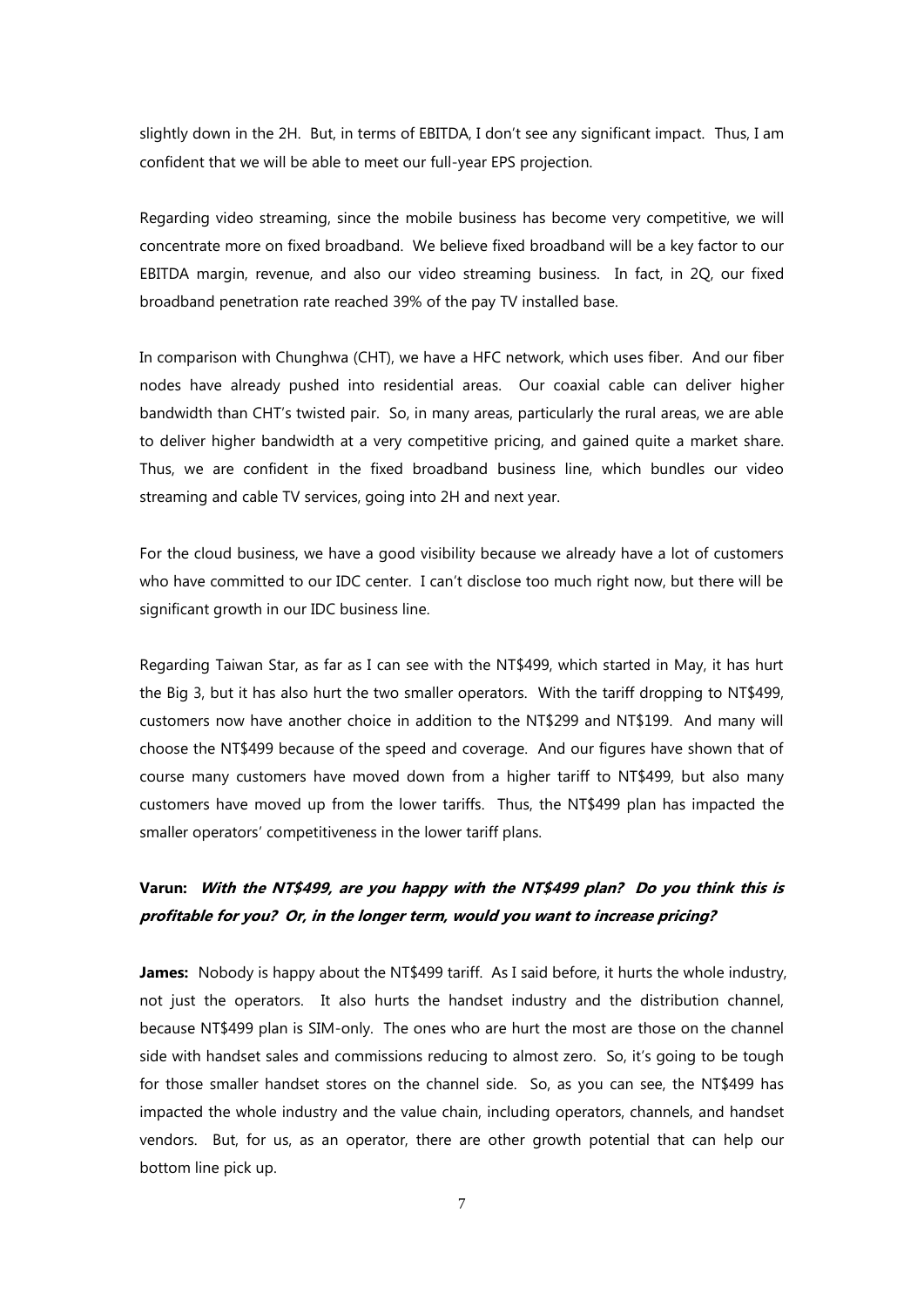## **Varun: Can we expect some improvement in pricing? Because I see the NT\$499 is still available online. Any plans to withdraw it online?**

James: Well, since NT\$499 sale was merely a flash sale, the big 3 operators understood the NT\$499 tariff will hurt. So, we have already stopped selling the NT\$499 plan in the physical channel. Thus, for the coming 1 and 2 years, the impact of the NT\$499 tariff will remain. But after that, two years from now, my hope is the ARPU and the top line will resume some growth momentum. In addition, as I mentioned, in 4Q when the new handsets come out, I hope it will bring up the tariff plans to NT\$999 and above.

## **Jack Hsu, Sinopac: First, can you give us the numbers of the one-time penalty income related to the NT\$499 tariff plan?**

**James:** That information is confidential. Thus, I have no intention to disclose those figures.

## **Jack: Can you inform us what the effect of NT\$499 tariff plan is on the EPS, give us a range –**

James: I don't think there will be a big effect on the EPS. I think we are quite confident with EPS we projected this year.

#### **Jack: So, does that mean you will not be changing your financial forecast?**

**James:** No, not all.

# **Jack: What's your strategy for the following year? Because with the NT\$499 plan, so many subscribers whether from 3G or 4G have switched to the NT\$499 plan. So, what's the strategy with the mobile subscribers?**

**James:** As I just mentioned, we are not only a mobile operator, we also have fixed-line, cable and e-commerce businesses. We are quite a diversified company. Our telecom revenues only contribute 60% of our total revenue. So, any impact to mobile does not affect the whole revenue in terms of the bottom line or top line because we are doing quite well in ecommerce in terms of the top line and EBITDA level. And, while cable TV has been hurt a little bit, the fixed broadband business has picked up. The EBITDA margin for the fixed broadband has been good. So, for next year, I can see good growth potential in the fixed broadband and e-commerce businesses. Also, the enterprise and fixed-line businesses will also have good